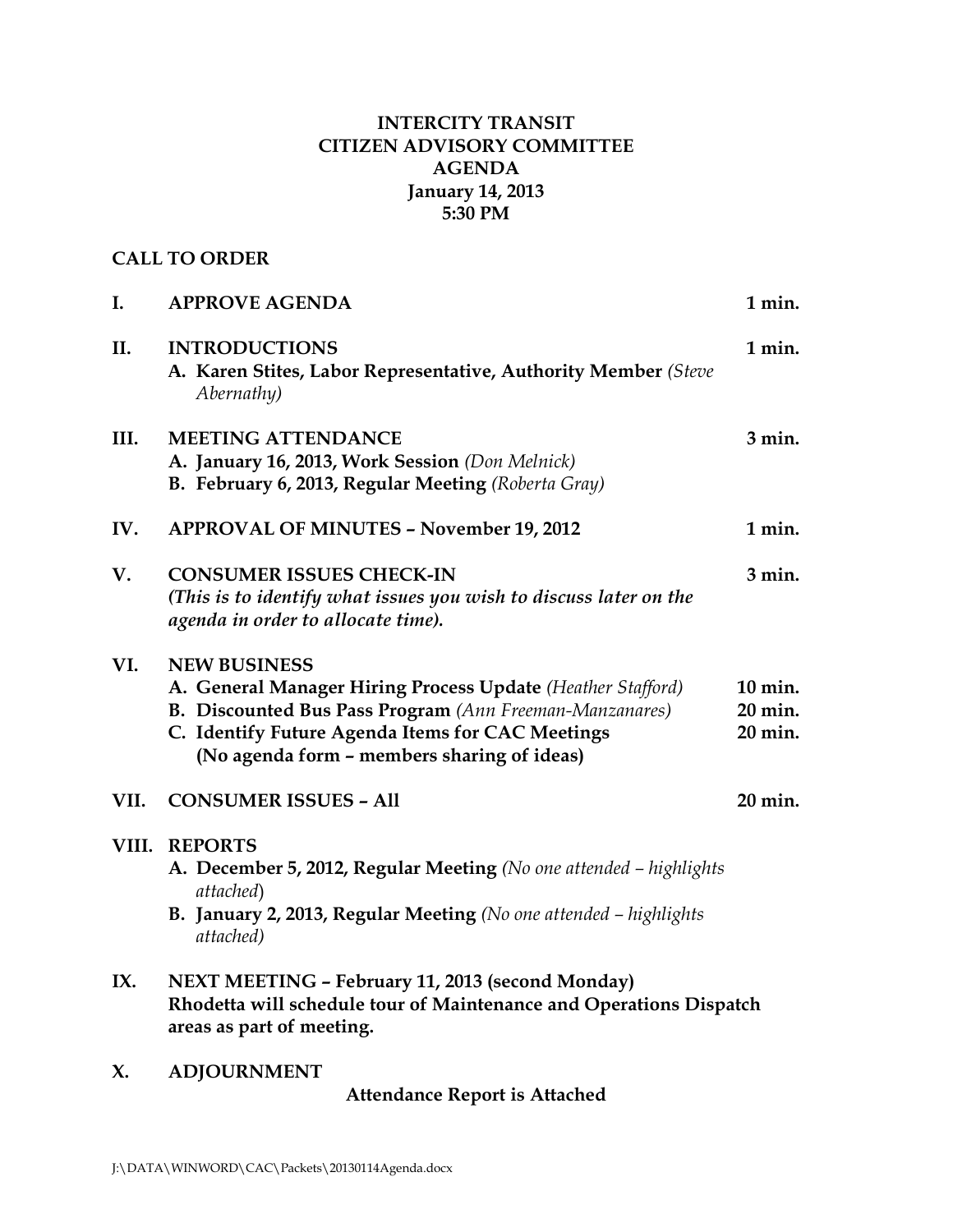#### **MINUTES INTERCITY TRANSIT CITIZEN ADVISORY COMMITTEE November 19, 2012**

## **CALL TO ORDER**

Chair Abernathy called the November 19, 2012, meeting of the Citizen Advisory Committee (CAC) to order at 5:30 p.m. at the administrative offices of Intercity Transit.

Members Present: Steve Abernathy; Dani Burger; Valerie Elliott; Sreenath Gangula; Jill Geyen; Faith Hagenhofer; Meta Hogan; Julie Hustoft; Mackenzie Platt; Charles Richardson; Carl See; Kahlil Sibree; Victor VanderDoes; Michael Van Gelder; and Midge Welter.

**Absent:** Wilfred Collins; Catherine Golding; Roberta Gray; Don Melnick; and Joan O'Connell.

**Staff Present:** Ann Freeman-Manzanares; Rhodetta Seward; Ben Foreman; and Shannie Jenkins.

#### **APPROVAL OF AGENDA**

## **It was M/S/A by Hustoft and Hagenhofer to approve the agenda.**

#### **INTRODUCTIONS**

Ed Hildreth, Intercity Transit Authority Vice-Chair was introduced. New CAC member, Victor VanderDoes was introduced and shared a few words about himself.

*See arrived.*

#### **MEETING ATTENDANCE**

- **A. December 5, 2012, Regular Meeting –** Joan O'Connell
- **B. December 19, 2012, Work Session –** Midge Welter

#### **APPROVAL OF MINUTES**

It was M/S/A by Van Gelder and Geyen to approve the minutes of October 15, 2012, as presented.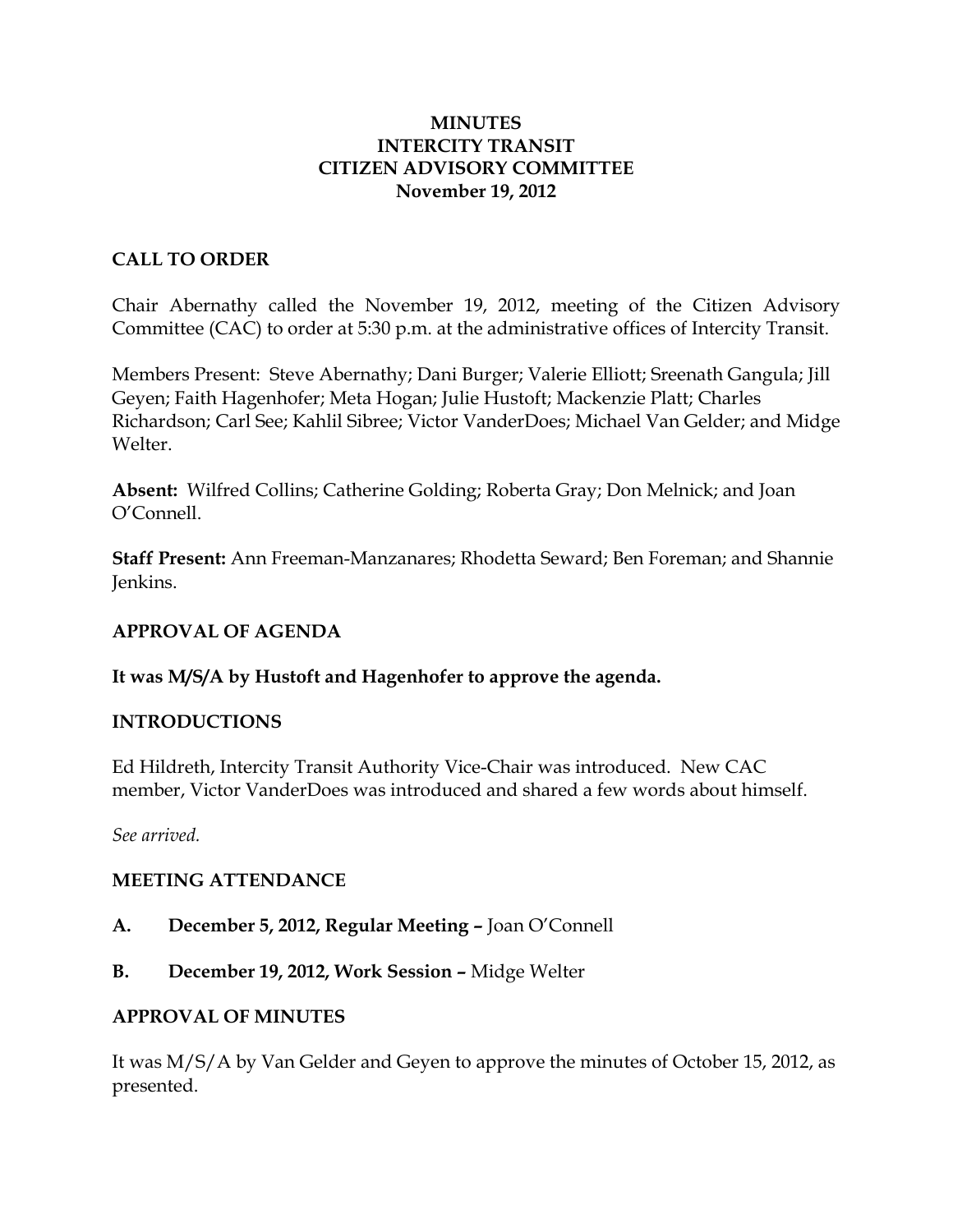CAC MEETING MINUTES November 19, 2012 Page 2 of 7

# **CONSUMER ISSUES CHECK-IN**

Members indicated theywould like to address the following issues later: Elliott – *a couple of words about a recent trip* Geyen - *route request* Hustoft- *using the bell to request a stop* See - *question about vanpools to the South* Seward on behalf of Melnick - *requested an update on the GM recruitment*

*Sibree arrived.*

## **NEW BUSINESS**

**A. 2013 Budget – New Projects/Position –** Foreman discussed the new projects and positions recommended by staff. These items were presented to the Authority and accepted at the November 7, 2012, meeting. He also explained the budget process utilized by the employee budget committee. He reviewed the following accepted items:

| General Wage Increase - Non Reps             | \$128,500 |
|----------------------------------------------|-----------|
| General Wage Increase - Unions               | 134,000   |
| <b>Transit Signal Priority</b>               | 931,584   |
| Olympia Grant Project                        | 16,000    |
| <b>Tumwater Grant Project</b>                | 10,000    |
| <b>Executive Search for General Manager</b>  | 39,000    |
| Martin Way Park-and-Ride Pavement Repair     | 35,000    |
| Furniture                                    | 11,557    |
| <b>Boardroom Projection Equipment</b>        | 5,800     |
| Upgrade Forklift                             | 10,000    |
| Martin Way Park-and-Ride Camera              | 24,000    |
| Operators Furniture-Pattison/OTC             | 22,000    |
| <b>Increase Staff Hours for Village Vans</b> | 15,650    |
| Solar Lighting Units                         | 35,000    |
| <b>Internal Staff Development</b>            | 10,000    |
| <b>LTC - Security Cameras</b>                | 280,000   |
| <b>Analytical Service Software</b>           | 70,000    |
| <b>Travel Training Coordinator</b>           | 78,200    |

The total recommended projects/positions is \$1,856.291.00.

*Platt arrived.*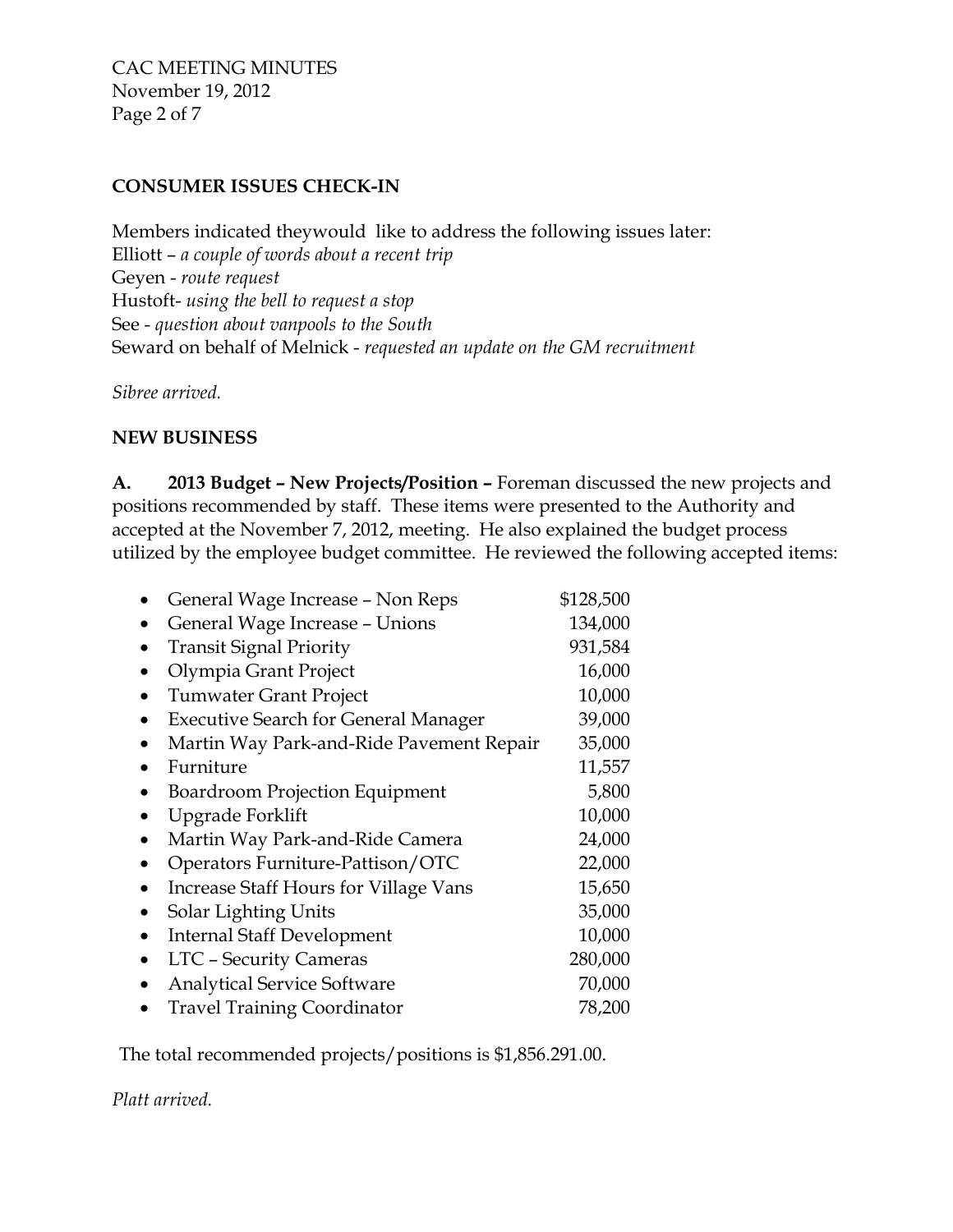Six items were not recommended by staff at this time; they may be brought forward later on. Foreman briefly reviewed those six projects.

Van Gelder asked about the pavement repair at Martin Way Park-and-Ride. Freeman-Manzanares responded there is a lot of clay on the property and only so much could be removed. The engineers made their best guess and put down material to keep the parking lot levels. We've had some sinkage and now need to go back and add crushed rock.

**B. 2013 - 2018 Final Strategic Plan –** Freeman-Manzanares presented the Final 2013- 2018 Strategic Plan. The plan was approved by the Authority at the November 7 meeting. The final document is the outcome of several months of meetings with the Authority and the Citizen Advisory Committee. Some issues noted by Freeman-Manzanares are:

- $\checkmark$  Maintain fixed route service levels and continue to consider improvements to increase productivity.
- $\checkmark$  Increase Dial-A-Lift service by 2,000 annual hours.
- $\checkmark$  Continue to grow the vanpool program by 10 groups per year.
- $\checkmark$  Consider increasing the sales tax in 2013 or 2014.
- $\checkmark$  Pursue Transit Signal Prioritization Pilot Project.
- $\checkmark$  Complete design and construction of the Olympia Transit Center expansion project.
- $\checkmark$  Pursue ISO 14001 certification.
- $\checkmark$  Design and install a security camera system at the Lacey Transit Center.
- $\checkmark$  Delay Pattison Facility rehabilitation and expansion until funding for construction can be identified.

Elliott asked how the failing of the Pierce Transit tax initiative will affect us. Freeman-Manzanares responded the Authority already voted to add some routes. Some conversations with Pierce Transit need to happen as we are unable to add any additional service. Abernathy reported changes will be phased in, with plans to reduce service by 53% in February 2014. There is some discussion of them potentially going back out for a vote in late 2014. Hustoft asked if Pattison Street will still be worked on if the facility remodel is on hold. Freeman-Manzanares reported it will be part of the actual project, along with a light at the intersection of Pattison and Martin Way. Right now, we would be fully responsible for the \$500,000 cost to put in a light at the intersection.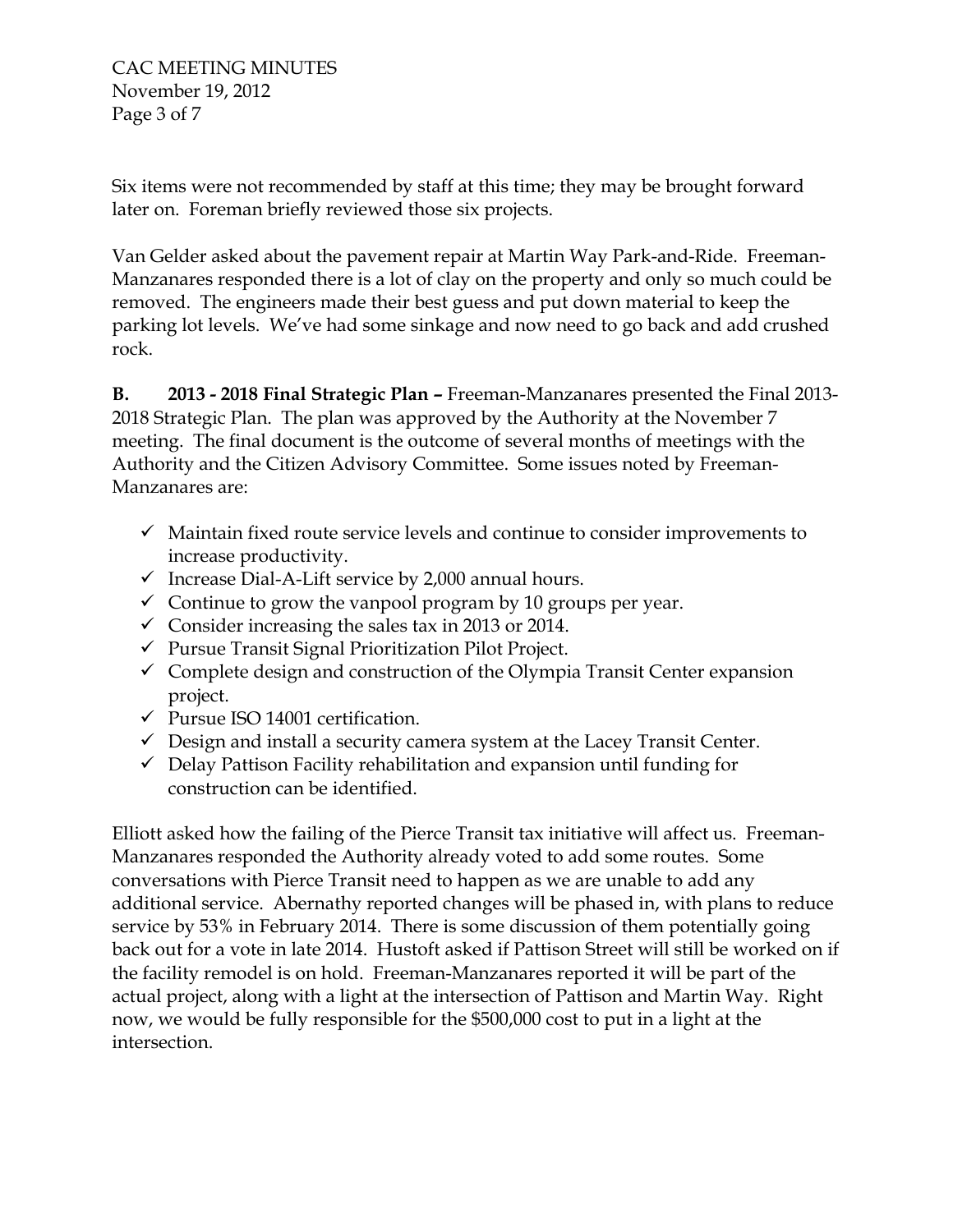CAC MEETING MINUTES November 19, 2012 Page 4 of 7

Hagenhofer voiced concerns regarding the section on Rural Transportation on page 33 in the Strategic Plan. She feels the Human Service Transportation Forum does not talk about any consideration of expanding fixed route. She feels the 2010 document referred to by the TRPC does not coincide with this information. Freeman-Manzanares commented the variable fixed route service is a constantly evolving system. Recently, Intercity Transit met with Twin Transit to write a grant for the Department of Transportation to provide service into Olympia. Hagenhofer says the language feels blaming. She feels the \$4.8 million dollars that could be generated in the rural areas would provide a lot for rural transit. She feels the Authority's vision regarding the boundaries is inflexible. Freeman-Manzanares responded the focus of the Authority has been to provide more frequency of service and to look at the balance. The funding is within the PTBA and urban decisions and increasing our efficiency may be in conflict with some decisions concerning the service to the rural areas. Hildreth commented the Authority's policy continues to be we people need to come to the Authority so they can be heard, and the Authority continues to look at the boundaries.

Hagenhofer brought up different models that could provide service in those areas. Abernathy feels a possible solution is to look at steps of what would be necessary to pursue one of these models and bring it to the next CAC meeting.

Hagenhofer feels our willingness to pursue other funds is not reflected in the final document. Hildreth reported Tumwater is looking into collecting the allowed \$20.00 on license tabs. The City of Olympia already collects the license tab fee and it goes towards roads.

Van Gelder commented the PTBA Legislation provides for a regular gathering of the official members led by the County to determine if the PTBA should be expanded. Intercity Transit developed a lot of work when these issues have come up. This Strategic Plan is a planning document and not a communication document. He suggests contacting your legislature and talking to them about a better approach to transit equalization.

Elliott says the information on requesting service is on the Intercity Transit website and has been for years. Seward confirmed the annexation and petition information is on the website for any citizen to pursue.

**C. Discounted Bus Pass Program –** Seward gave an update on the history of the program, starting in 2011 as a pilot program. The Authority adopted Resolution No. 03- 2012, approving the program to be permanent with an annual update.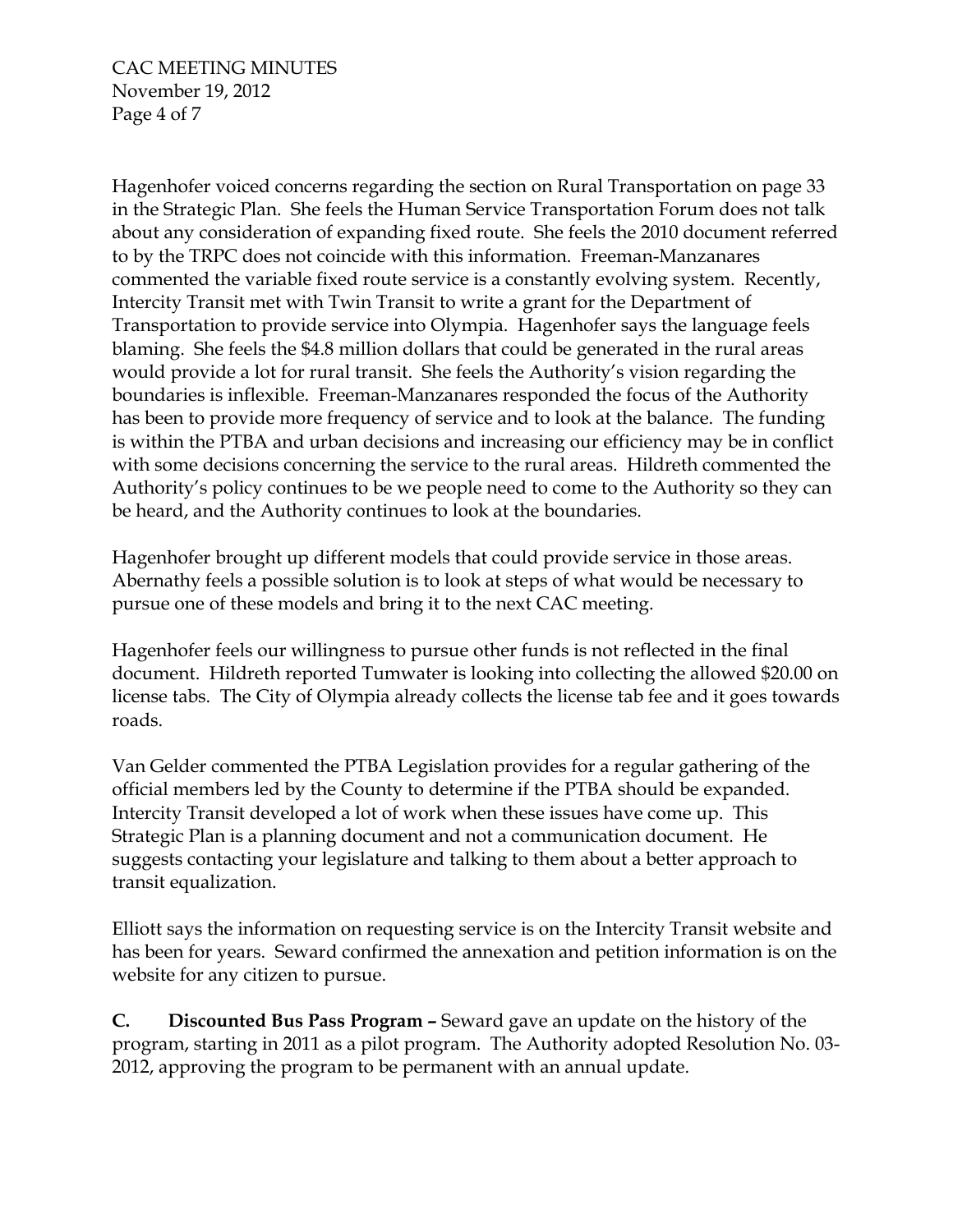Intercity Transit will make available up to \$200,000 in monthly passes to agencies offering their client's transportation passes. The agencies provide a 50% match for the passes, so our cost would be a maximum of \$100,000. This is only for monthly passes, not daily or annual passes. Seward explained daily passes are refundable and there is a higher cost for mailing out daily passes, and the cost for administering the daily pass is higher.

Applications were sent out to several agencies, and also to the United Way to distribute to agencies they work with. An application is included in the CAC members' packets for distribution. Seward encouraged members to share the application if they know of an agency that may be interested. The applications are due November 30.

Geyen is happy to see an increase in passes at the New Market Skills Center.

Seward reported the Authority did approve the increase in fares for next year, but youth monthly passes will not be affected.

**FOLLOW UP ON OCTOBER CONSUMER ISSUES –** Seward gave a follow up on a few issues from last month's meeting. Workman brought up the sign at the Safeway stop on the Westside. The sign is owned by a leasing company and is legally placed. Staff approached the company with concerns regarding the sign placement and asked they consider moving it.

Melnick asked about the back gate at Panorama City, sharing about a lady resident who'd voiced concerns who utilizes a scooter and uses the buses semi-regularly. She used to use this back gate entrance from time-to-time. Dennis Bloom, Planning Manager, contacted her to explain the situation regarding the bus stop placement. He explained the process, and that we had been out to Panorama City earlier in the year regarding our stops, and no one mentioned the back gate stop. He learned the entrance was actually placed there for those with RVs and later some began using it for other purposes. He assured her it was now on our list for consideration for a stop in the future. However, it is private property and our staff needs to work with the appropriate owners, and we need to make it ADA accessible. It will not be an immediate fix, but it is on our list. She indicated she felt heard, well served and appreciated with staff communicating with her.

**CONSUMER ISSUES –** Recently, Elliott spent a week in Portland attending a conference. She used their public transportation and provided a comparison of Tri-Met service to Intercity Transit.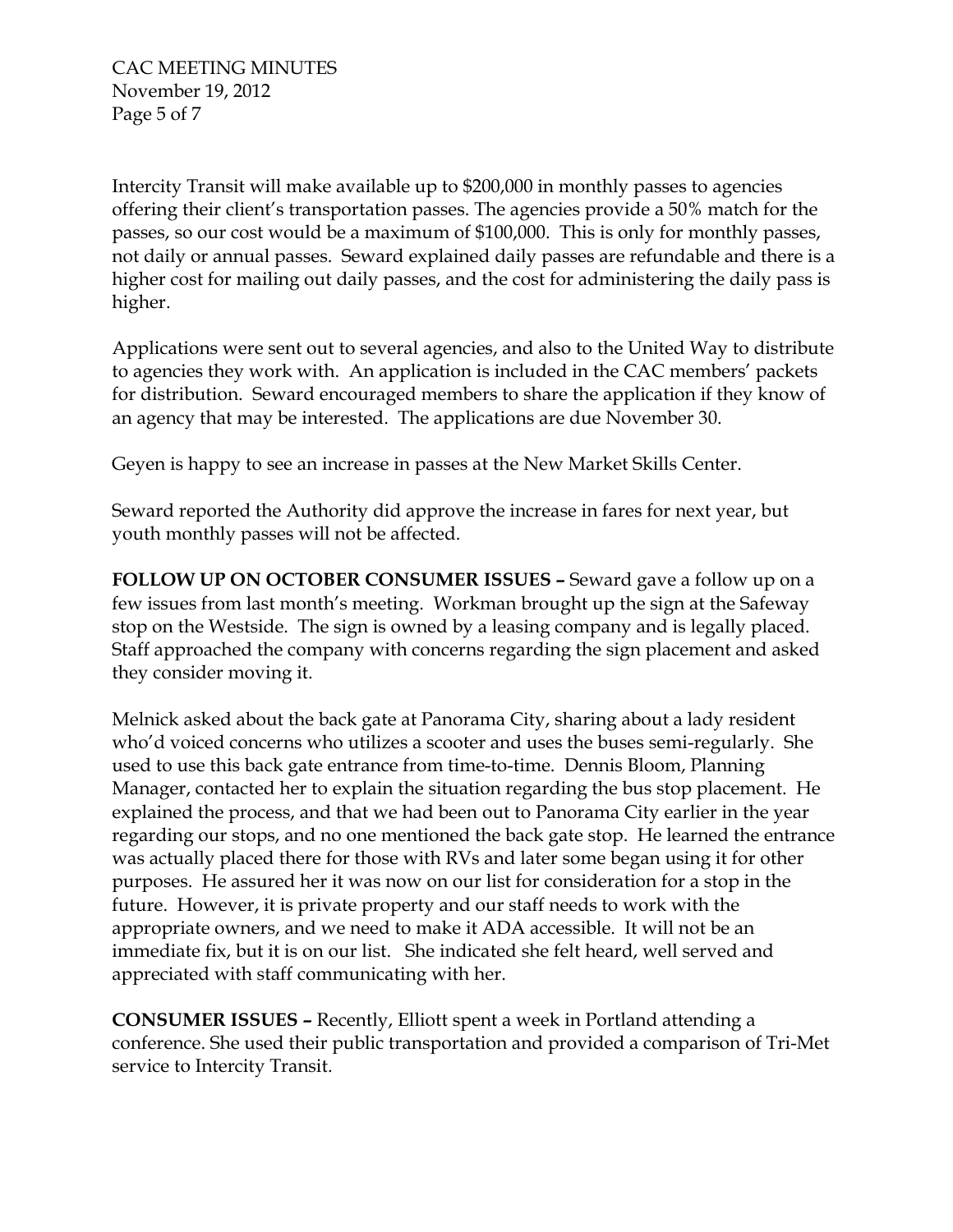CAC MEETING MINUTES November 19, 2012 Page 6 of 7

Geyen requested consideration of service for a route going directly from Martin Way to Hawks Prairie that does not go into Lacey. Freeman-Manzanares responded we are pursuing short range plans to fill gaps in phases. Geyen also expressed concern that there is no service on Thanksgiving for those who have no other means of travel.

Hustoft would like new drivers reminded to not only listen for the bell when pulled, but also look at the sign letting them know passengers have requested a stop. Freeman-Manzanares will contact the Operations and Maintenance Departments to make sure the bells are working properly.

Welter requests drivers wait for passengers to sit before they take off.

See asked about vanpools to the South. He has a friend who commutes from Vancouver to JBLM. He wonders if his friend could pick up a vanpool in south Thurston County and commute to JBLM. Freeman-Manzanares reported the destination has to begin or end in Thurston County for us to provide service.

Seward gave an update on the General Manager recruitment. A committee was formed consisting of Board Members Hildreth, Thies, and Warner. They are partnering with three Human Resources employees, Stafford, DiRito, and Hofstetter. They are meeting often formulating information to decide how to go out for recruiting a search firm. They are working with Marilyn Hemmann, Procurement/Capital Projects Manager on the criteria for the solicitation process. The committee will screen applicants and refer them to the Authority. Stafford, Human Resources Director, gives a report monthly to the Authority and will give more once a search firm is confirmed. Hildreth reported the committee's next meeting is scheduled for November 30 at 1:00 p.m. The hope is to have the position secured in May or June of next year.

# **REPORTS**

- **A. November 7, 2012, Regular Meeting –** Gangula shared highlights from the regular meeting.
- **B. October 17, 2012, Special Meeting –** Seward shared highlights on behalf of Roberta Gray.

# **OTHER ISSUES:**

• Holiday Banquet is on December 14. Invitation to members will be sent out soon.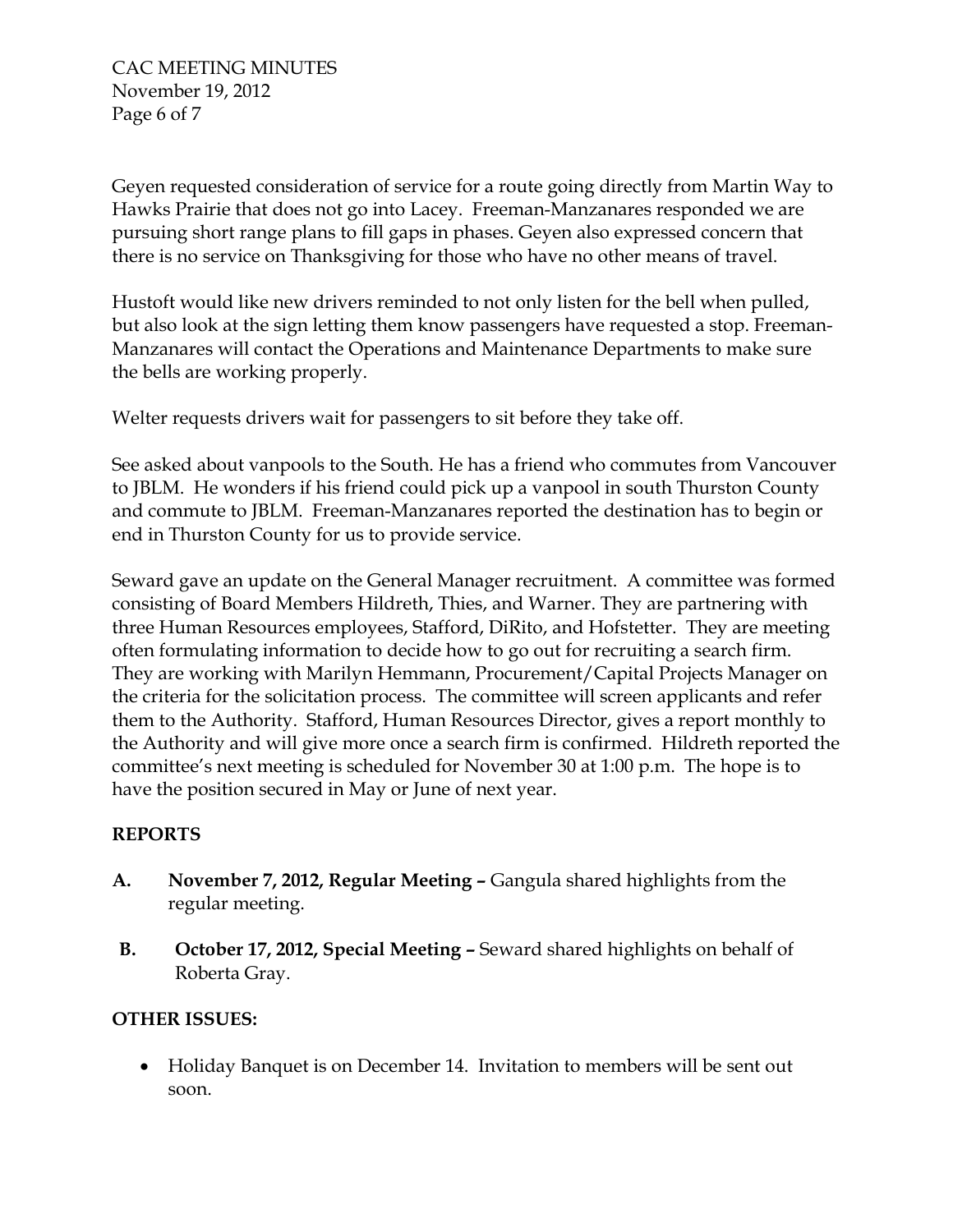- Due to attendance issues, Golding is dismissed from the CAC. She was a great asset to the committee and is encouraged to reapply in the future.
- Sibree would like to see later service on route 94 to Yelm.

**NEXT MEETING: December 17, 2012. Seward commented there are no agenda items at this time, so there is a chance the meeting may be canceled.** 

# **ADJOURNMENT**

**It was M/S/A by Elliott and Hogan to adjourn the meeting at 7:10 p.m.**

Prepared by Shannie Jenkins, Executive/HR Assistant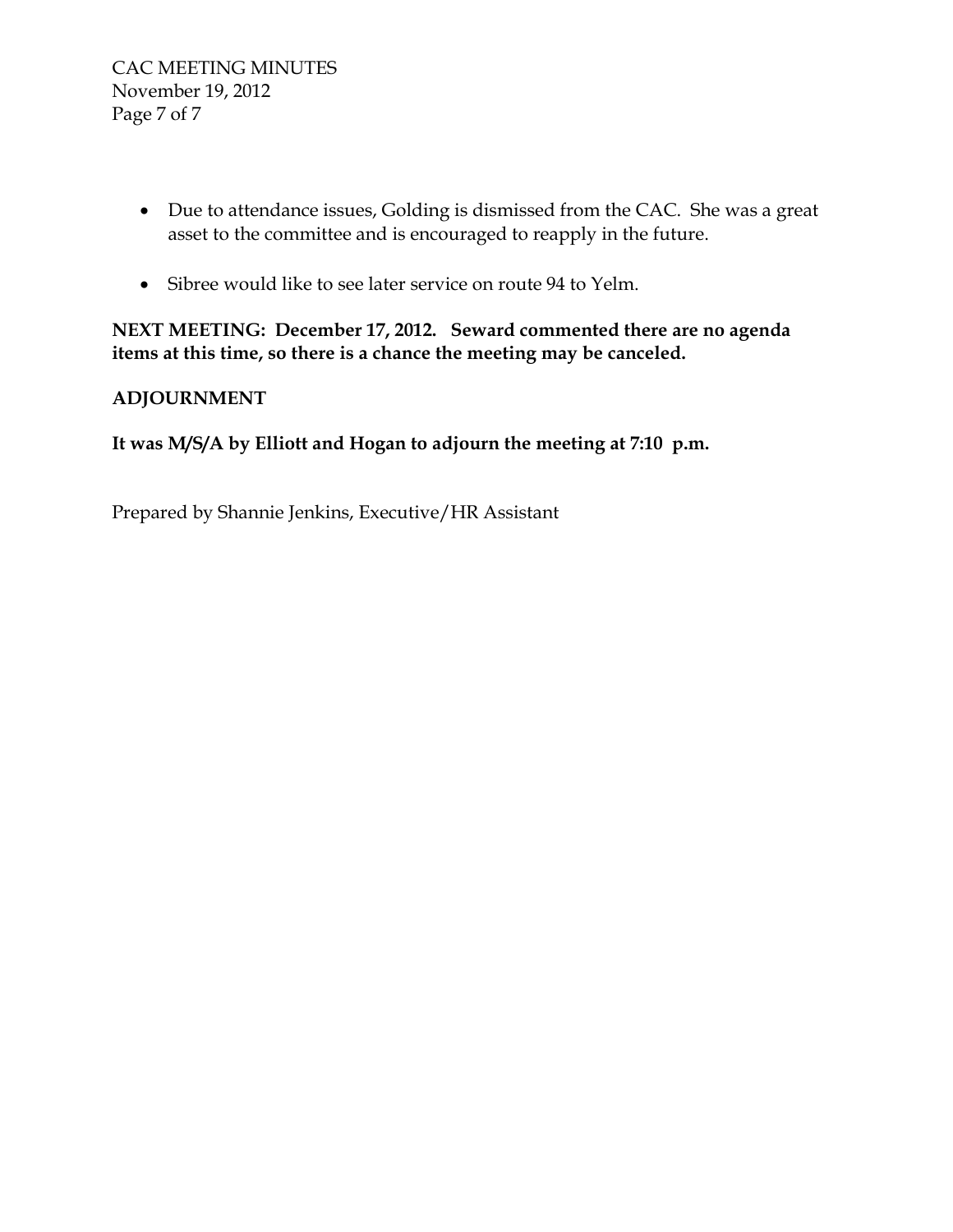#### **INTERCITY TRANSIT CITIZEN ADVISORY COMMITTEE AGENDA ITEM NO. VI-A MEETING DATE: January 14, 2013**

| FOR:            | <b>Citizen Advisory Committee</b>                           |
|-----------------|-------------------------------------------------------------|
| <b>FROM:</b>    | <b>Heather Stafford, Human Resources Director, 705-5861</b> |
| <b>SUBJECT:</b> | <b>General Manager Hiring Process Update</b>                |

**1) The Issue:** Staff will present an update on the General Manager hiring process.

\_\_\_\_\_\_\_\_\_\_\_\_\_\_\_\_\_\_\_\_\_\_\_\_\_\_\_\_\_\_\_\_\_\_\_\_\_\_\_\_\_\_\_\_\_\_\_\_\_\_\_\_\_\_\_\_\_\_\_\_\_\_\_\_\_\_\_\_\_\_\_\_\_\_\_\_\_\_\_\_\_\_\_\_

\_\_\_\_\_\_\_\_\_\_\_\_\_\_\_\_\_\_\_\_\_\_\_\_\_\_\_\_\_\_\_\_\_\_\_\_\_\_\_\_\_\_\_\_\_\_\_\_\_\_\_\_\_\_\_\_\_\_\_\_\_\_\_\_\_\_\_\_\_\_\_\_\_\_\_\_\_\_\_\_\_\_\_\_

\_\_\_\_\_\_\_\_\_\_\_\_\_\_\_\_\_\_\_\_\_\_\_\_\_\_\_\_\_\_\_\_\_\_\_\_\_\_\_\_\_\_\_\_\_\_\_\_\_\_\_\_\_\_\_\_\_\_\_\_\_\_\_\_\_\_\_\_\_\_\_\_\_\_\_\_\_\_\_\_\_\_\_\_

\_\_\_\_\_\_\_\_\_\_\_\_\_\_\_\_\_\_\_\_\_\_\_\_\_\_\_\_\_\_\_\_\_\_\_\_\_\_\_\_\_\_\_\_\_\_\_\_\_\_\_\_\_\_\_\_\_\_\_\_\_\_\_\_\_\_\_\_\_\_\_\_\_\_\_\_\_\_\_\_\_\_\_\_

- **2) Recommended Action:** Information only.
- **3) Policy:** Per Authority Chair direction, staff will provide an update regarding the status of the General Manager recruitment and selection process.
- **4) Background:** Following the October 17, 2012, Authority meeting, the Authority Chair appointed three Authority members to an intra-agency committee. The sole purpose of this committee is to participate as team members in the procurement of an executive search firm. The three members appointed are Chair Marty Thies, Vice Chair Ed Hildreth, and Citizen Representative Ryan Warner. The other team members include Human Resources Director Heather Stafford, Senior HR Analyst Christine DiRito, HR Analyst Shannon Hofstetter, and Procurement/Capital Projects Manager Marilyn Hemmann.

The procurement team met on Thursday, January 3, 2013, to discuss qualified proposals. Staff will present a more detailed update to the Citizen Advisory Committee at this meeting.

\_\_\_\_\_\_\_\_\_\_\_\_\_\_\_\_\_\_\_\_\_\_\_\_\_\_\_\_\_\_\_\_\_\_\_\_\_\_\_\_\_\_\_\_\_\_\_\_\_\_\_\_\_\_\_\_\_\_\_\_\_\_\_\_\_\_\_\_\_\_\_\_\_\_\_\_\_\_\_\_\_\_\_\_

 $\_$  , and the set of the set of the set of the set of the set of the set of the set of the set of the set of the set of the set of the set of the set of the set of the set of the set of the set of the set of the set of th

\_\_\_\_\_\_\_\_\_\_\_\_\_\_\_\_\_\_\_\_\_\_\_\_\_\_\_\_\_\_\_\_\_\_\_\_\_\_\_\_\_\_\_\_\_\_\_\_\_\_\_\_\_\_\_\_\_\_\_\_\_\_\_\_\_\_\_\_\_\_\_\_\_\_\_\_\_\_\_\_\_\_\_\_

\_\_\_\_\_\_\_\_\_\_\_\_\_\_\_\_\_\_\_\_\_\_\_\_\_\_\_\_\_\_\_\_\_\_\_\_\_\_\_\_\_\_\_\_\_\_\_\_\_\_\_\_\_\_\_\_\_\_\_\_\_\_\_\_\_\_\_\_\_\_\_\_\_\_\_\_\_\_\_\_\_\_\_\_

\_\_\_\_\_\_\_\_\_\_\_\_\_\_\_\_\_\_\_\_\_\_\_\_\_\_\_\_\_\_\_\_\_\_\_\_\_\_\_\_\_\_\_\_\_\_\_\_\_\_\_\_\_\_\_\_\_\_\_\_\_\_\_\_\_\_\_\_\_\_\_\_\_\_\_\_\_\_\_\_\_\_\_\_

- **5) Alternatives:** N/A
- **6) Budget Notes:** N/A
- **7) Goal Reference:** Hiring a General Manager will help achieve all goals of the agency.
- **8) References:** N/A

J:\DATA\WINWORD\AUTHORIT\Agenda1089GMProcessUpdate.doc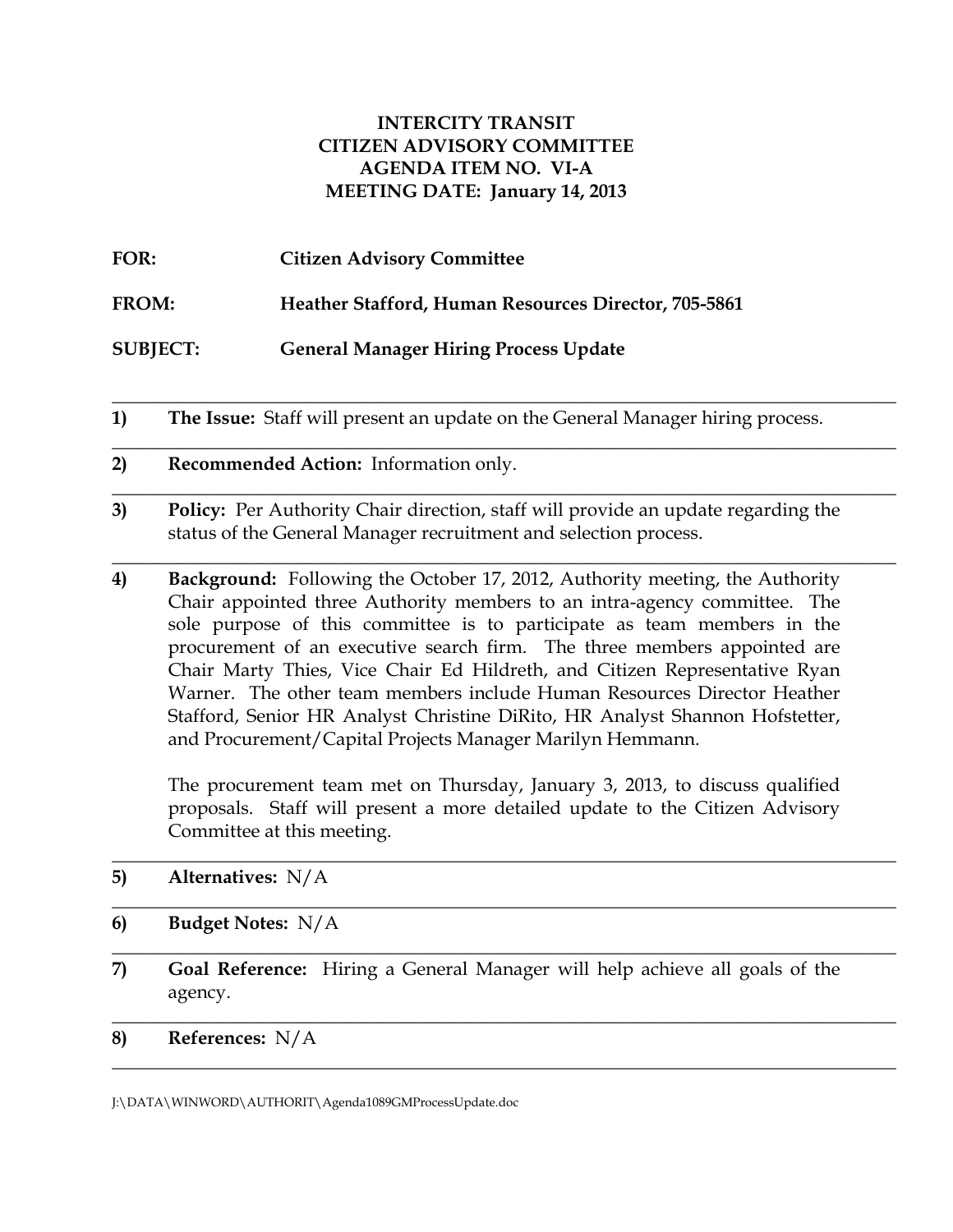#### **INTERCITY TRANSIT CITIZEN ADVISORY COMMITTEE AGENDA ITEM NO. VI-B MEETING DATE: January 14, 2013**

| FOR:            | <b>Citizen Advisory Committee</b>                |
|-----------------|--------------------------------------------------|
| <b>FROM:</b>    | Ann Freeman-Manzanares, 705-5838                 |
| <b>SUBJECT:</b> | <b>Discounted Bus Pass Program Award Process</b> |

**1) The Issue:** Seek input on the Authority's intent regarding award of discounted bus passes.

**\_\_\_\_\_\_\_\_\_\_\_\_\_\_\_\_\_\_\_\_\_\_\_\_\_\_\_\_\_\_\_\_\_\_\_\_\_\_\_\_\_\_\_\_\_\_\_\_\_\_\_\_\_\_\_\_\_\_\_\_\_\_\_\_\_\_\_\_\_\_\_\_\_\_\_\_\_\_\_\_\_\_\_\_**

\_\_\_\_\_\_\_\_\_\_\_\_\_\_\_\_\_\_\_\_\_\_\_\_\_\_\_\_\_\_\_\_\_\_\_\_\_\_\_\_\_\_\_\_\_\_\_\_\_\_\_\_\_\_\_\_\_\_\_\_\_\_\_\_\_\_\_\_\_\_\_\_\_\_\_\_\_\_\_\_\_\_\_\_

\_\_\_\_\_\_\_\_\_\_\_\_\_\_\_\_\_\_\_\_\_\_\_\_\_\_\_\_\_\_\_\_\_\_\_\_\_\_\_\_\_\_\_\_\_\_\_\_\_\_\_\_\_\_\_\_\_\_\_\_\_\_\_\_\_\_\_\_\_\_\_\_\_\_\_\_\_\_\_\_\_\_\_\_

\_\_\_\_\_\_\_\_\_\_\_\_\_\_\_\_\_\_\_\_\_\_\_\_\_\_\_\_\_\_\_\_\_\_\_\_\_\_\_\_\_\_\_\_\_\_\_\_\_\_\_\_\_\_\_\_\_\_\_\_\_\_\_\_\_\_\_\_\_\_\_\_\_\_\_\_\_\_\_\_\_\_\_\_

- **2) Recommended Action:** Provide direction on award process.
- **3) Policy Analysis:** Resolution 3-2012 directs the General Manager to implement a Discounted Bus Pass Program up to \$200,000 in bus passes for one year. It does not require the Authority to approve applications or grant awards.
- **4) Background:** The Authority adopted a resolution directing the General Manager to implement a discounted bus pass program providing up to \$200,000 to qualifying government agencies and non-profit organizations to serve the unmet public transportation needs of low income persons.

This is the third year of the program. Our practice has been to issue a letter of interest and application, receive applications by a specified due date and forward qualifying requests to the Authority for grant approval in December. In the 2012 process, several applications were received after Authority award and were approved administratively. In the 2013 process, one application was received after the submission deadline but before Authority award. The Authority approved the late application as part of the grant award with one dissenting vote. Since that time, staff received three additional qualifying requests. The requests remain below the approved budgetary amount.

Staff seeks direction from the Authority. Is it the desire of the Authority to make award once a year and close the program regardless of monetary requests, or does the Authority wish to support qualifying requests up to the \$200,000 limit? If the Authority elects to support a rolling application process, the initial deadline would be utilized if requests are larger than the budgeted amount. Staff can easily support the administration of a rolling application process.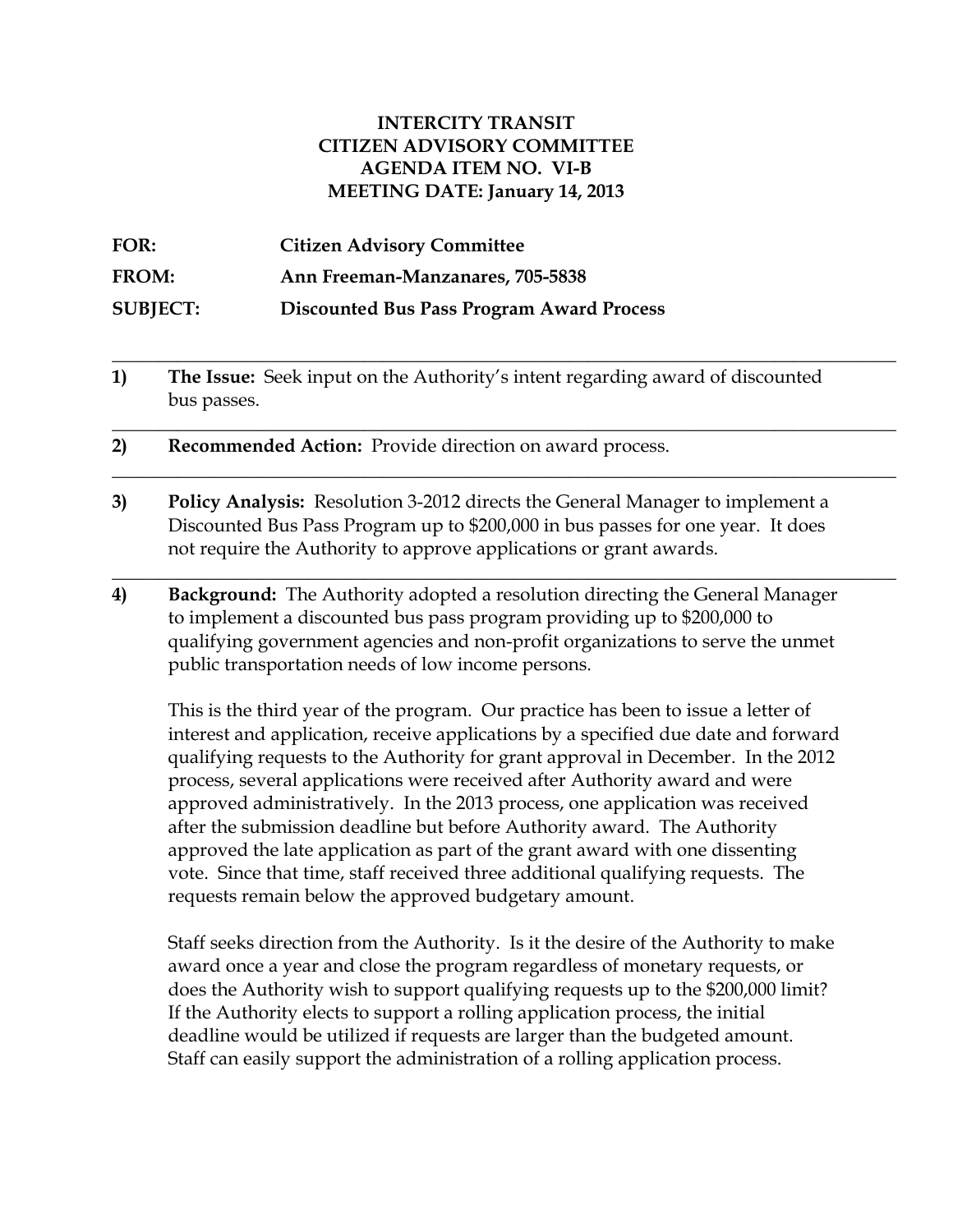## **5) Alternatives:**

- A. Support a single grant award period.
- B. Support a rolling application process not to exceed \$200,000 worth of bus passes discounted at 50% of the cost.

\_\_\_\_\_\_\_\_\_\_\_\_\_\_\_\_\_\_\_\_\_\_\_\_\_\_\_\_\_\_\_\_\_\_\_\_\_\_\_\_\_\_\_\_\_\_\_\_\_\_\_\_\_\_\_\_\_\_\_\_\_\_\_\_\_\_\_\_\_\_\_\_\_\_\_\_\_\_\_\_\_\_\_\_

**6) Budget Notes:** This decision does not alter the original budget.The Authority could forego up to \$100,000 in revenue if all passes were purchased. The expenditure of funds based on the single grant award made in December would equal \$139,425 in bus passes, or \$69,712.50 in revenue. The support of a rolling application process could result in an expenditure of \$200,000 in passes and \$100,000 in revenue.

\_\_\_\_\_\_\_\_\_\_\_\_\_\_\_\_\_\_\_\_\_\_\_\_\_\_\_\_\_\_\_\_\_\_\_\_\_\_\_\_\_\_\_\_\_\_\_\_\_\_\_\_\_\_\_\_\_\_\_\_\_\_\_\_\_\_\_\_\_\_\_\_\_\_\_\_\_\_\_\_\_\_\_\_

 $\_$  , and the set of the set of the set of the set of the set of the set of the set of the set of the set of the set of the set of the set of the set of the set of the set of the set of the set of the set of the set of th

\_\_\_\_\_\_\_\_\_\_\_\_\_\_\_\_\_\_\_\_\_\_\_\_\_\_\_\_\_\_\_\_\_\_\_\_\_\_\_\_\_\_\_\_\_\_\_\_\_\_\_\_\_\_\_\_\_\_\_\_\_\_\_\_\_\_\_\_\_\_\_\_\_\_\_\_\_\_\_\_\_\_\_\_

**7) Goal Reference:** Goal No. 1: *"Assess the transportation needs of our community."* Goal 4: *"Provide responsive transportation options."*

## **8) References:** N/A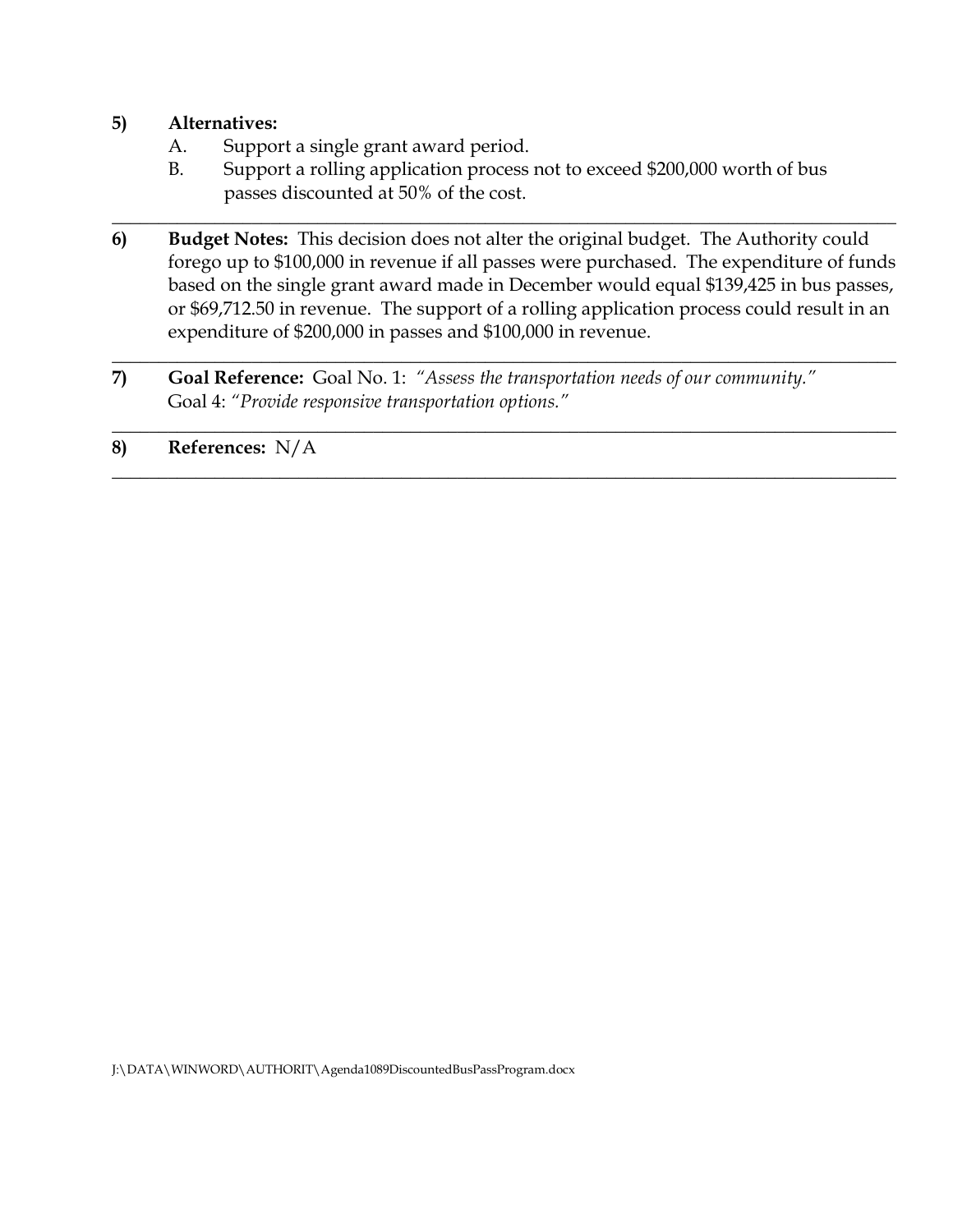# **Authority Meeting Highlights** *a brief recap of the Authority Meeting of December 5, 2012*

# **Action Items**

Wednesday night, the Authority:

- Declared property on Exhibit "A" surplus. *(Marilyn Hemmann)*
- Authorized the General Manager to enter into a one-year contract with Consolidated Press, with two, one-year options to extend, to print and deliver transit guides. (*Erin Hamilton)*
- Adopted Resolution 04-2012, establishing the 2013 Budget. *(Ben Foreman)*
- Approved 2013 Discounted Bus Pass Program grants for 14 agencies in the amount of \$139,425. *(Rhodetta Seward)*
- Canceled the Wednesday, December 19, 2012, Work Session. *(Rhodetta Seward)*

## **Other items of interest:**

- Received an update on the *General Manager hiring process*.
- The *Holiday Banquet* is Friday, December 14th; the program begins at 12:04 p.m.
- Emily Bergkamp began her *Leadership APTA Program* this week in Baltimore.
- *"Abortion Stops a Beating Heart"* bus boards will go up soon as they do each year.
- Our *newest hybrids* are getting a half mile per gallon more than the 2010 hybrids, averaging 6.5 miles per gallon. The conventional diesel fleet averages 4.6 miles per gallon. The difference in technology – beltless alternator and electronic cooling package, are key contributors in the increase in mileage.
- The *Marketing and Communications staff* participated in 206 events this year.
- We anticipate a grand opening of the *Hawks Prairie Park-and-Ride* by the end of January.
- We will have *two new operator classes* after the first of the year one starting January 2, 2013, and one beginning late February.
- *Ridership* was 373,296 for November. We are approaching 4.6 million boardings for 2012. We are up 2.07% for the year.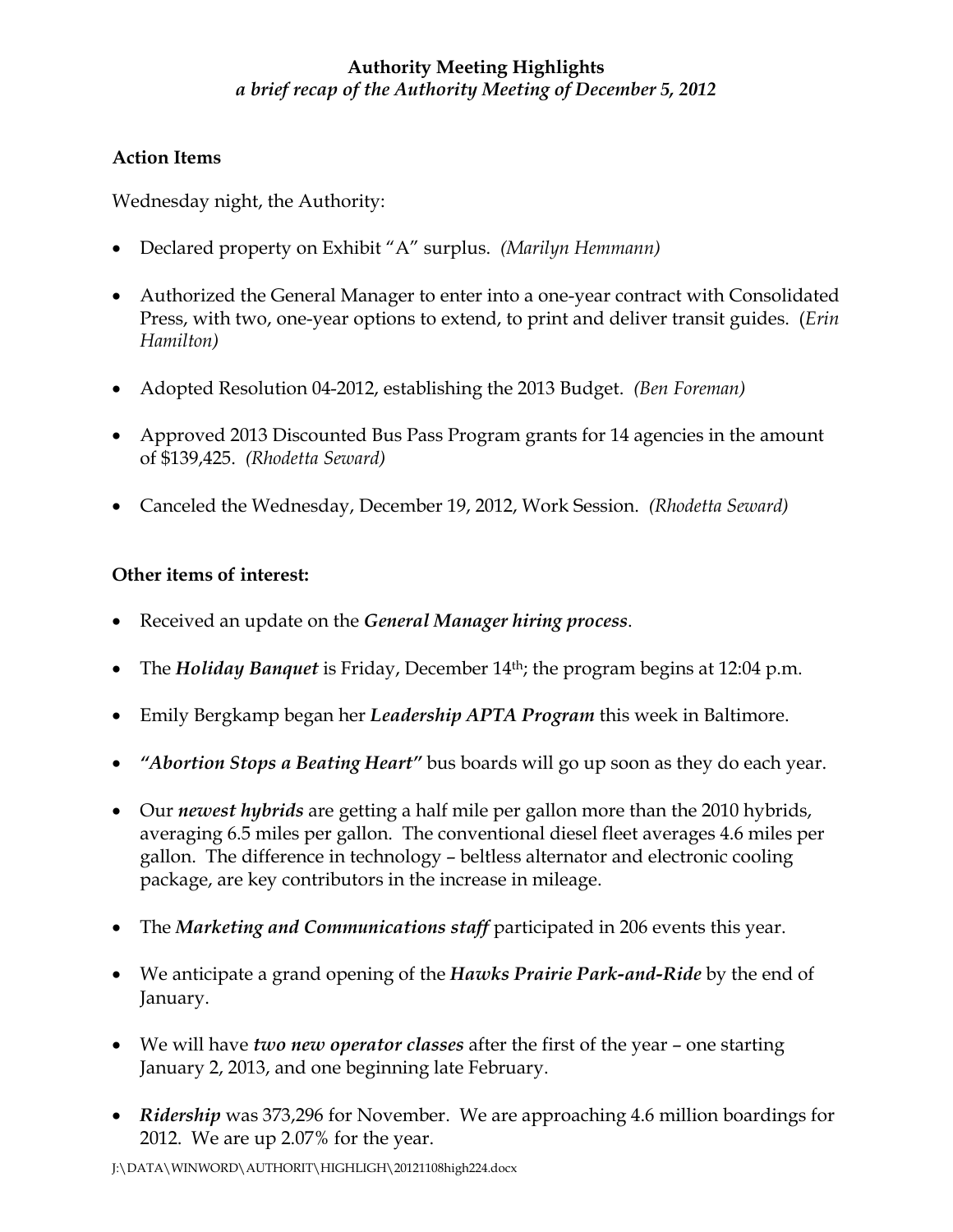• The Annual *Toy Deployment* is Saturday, December 8, where toys will be delivered on an Intercity Transit bus to JBLM.

**Rhodetta Seward Prepared: December 7, 2012**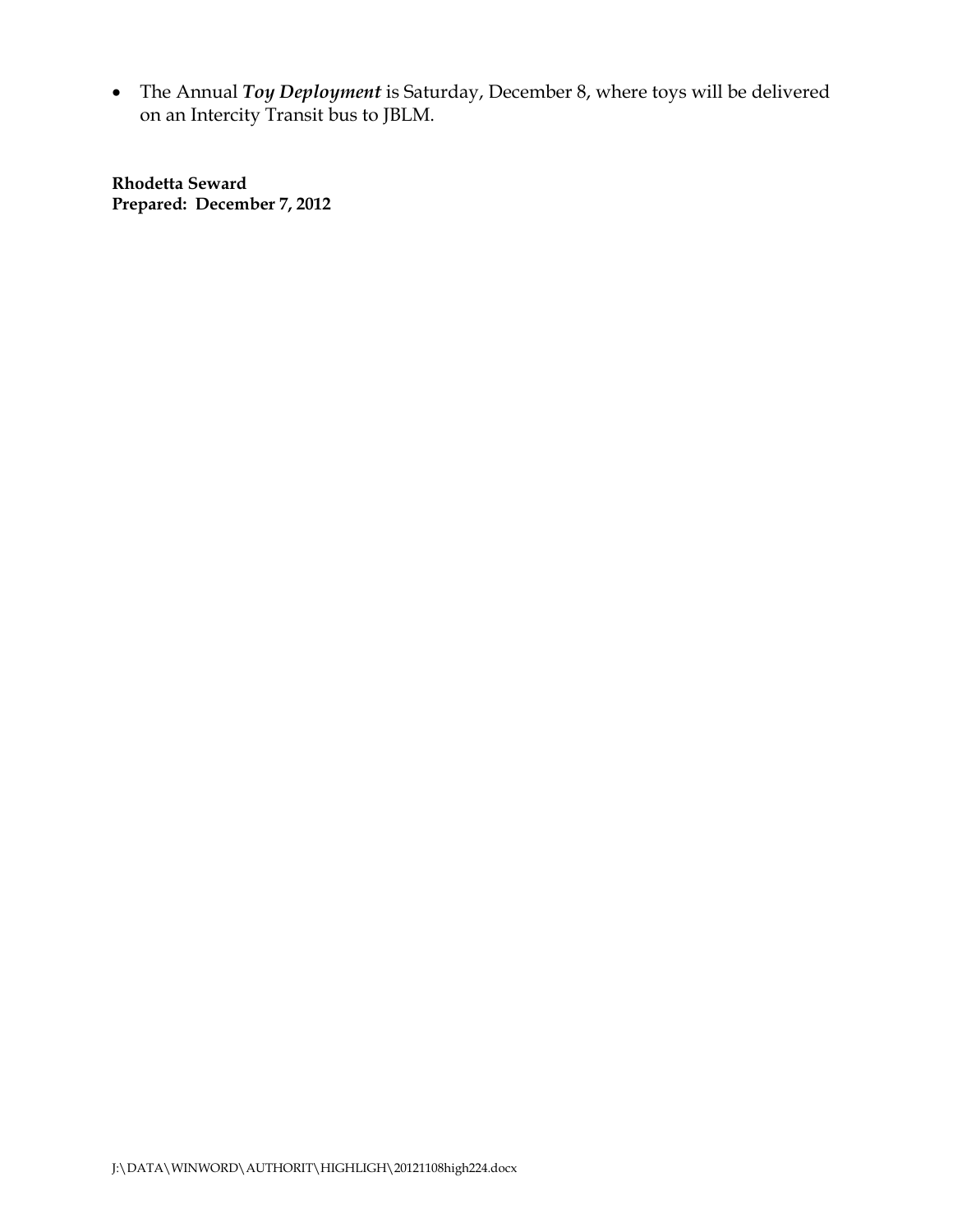# **Authority Meeting Highlights** *a brief recap of the Authority Meeting of January 2, 2013*

## **Action Items**

Wednesday night, the Authority:

- Authorized the General Manager to enter into an agreement with Teknon Corporation in the amount of \$36,254.00, including taxes, for the purchase and installation of three cameras and associated platform upgrades for both the Olympia Transit Center and Pattison Street Facility. (*Jeff Peterson)*
- Authorized the General Manager, pursuant to Washington State Contracts 04311 and 07212, to issue purchase orders to Bud Clary Auto Dealerships for the purchase of fourteen 7-passenger Dodge Grand Caravans, thirty-eight 12-passenger Ford Econoline vans and three 15-passenger Chevrolet Express vans in the amount of \$1,315,172.00. (Vanpool vehicles are exempt from sales tax). *(Marilyn Hemmann)*
- Authorized the General Manager to execute a contract amendment with SRG Partnership in an amount not-to-exceed \$62,446, for the engineering and design of the Olympia Transit Center site expansion to accommodate a second building. *(Marilyn Hemmann)*

#### **Other items of interest:**

- Welcomed eight new *operators* Class 01-2013.
- Received an update on the *General Manager hiring process*. Eleven firms not choosing to bid were contacted and four indicated their choice was based on cost; four indicated they were too busy; two had no experience with general manager recruitment and one had no transit experience. The committee meets Thursday, January 3rd to review proposals, and hopes to bring a recommendation to the Authority for contract award to the February meeting.
- *2012 Dash boardings* were 98,386 which was 12.4% down from the 2011 short Legislative session. We will add a *third vehicle* next week to the Dash service gearing up for session which begins the following week.
- We estimate we will close the year with *4.6 million boardings,* about a 2% increase above 2011.
- We have *214 active vanpools,* with 38 serving JBLM. New *vanpool fares* went into affect the first of the month, and so far most customers are not reporting issues.
- We will provide service for the *Inaugural Ball* January 16, 2013, using our regular Dash service routing.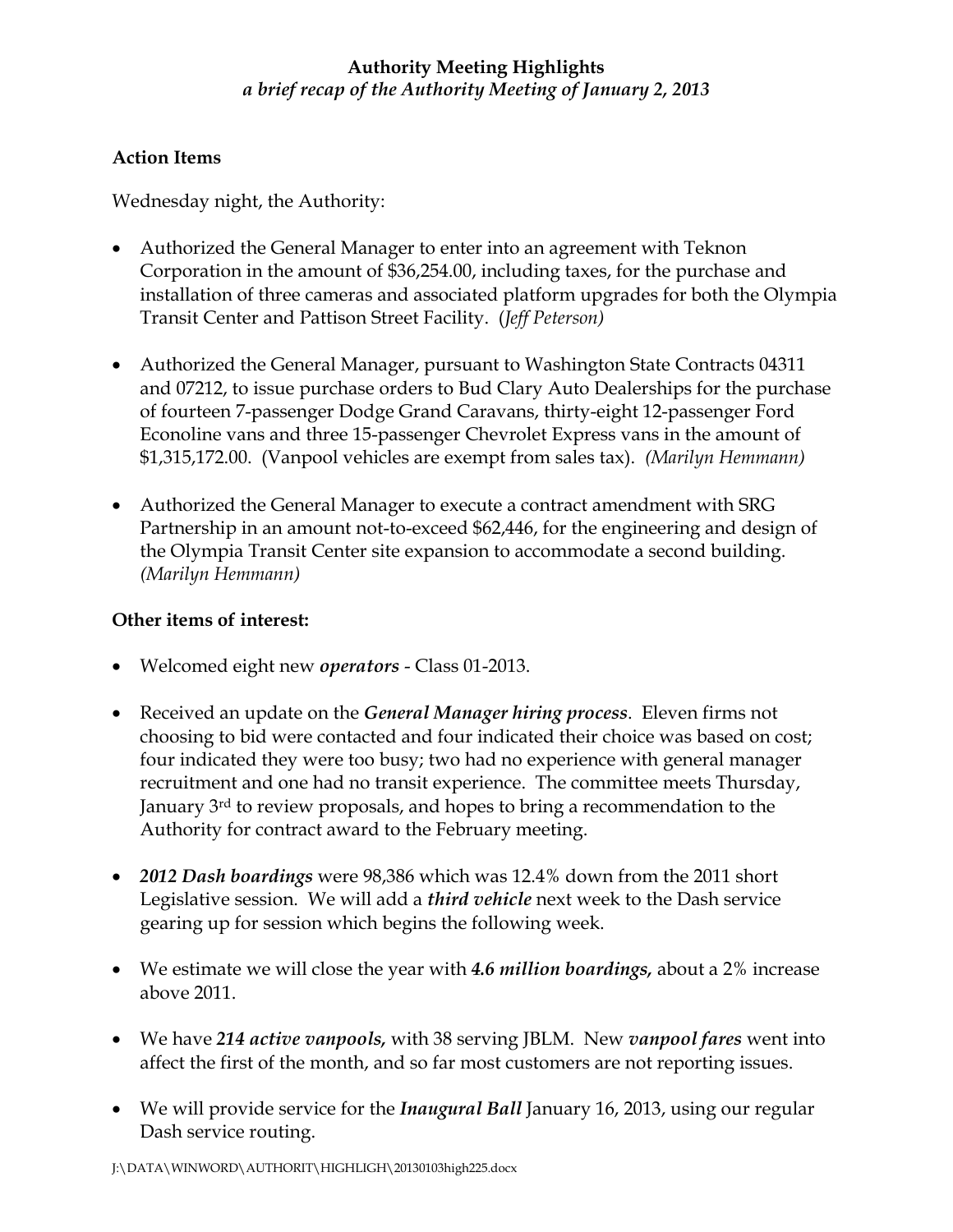- We had a soft opening December 21st at the *Hawks Prairie Park-and-Ride.* Staff is confirming speaker availability for the grand opening, planned for the third or fourth week of January. A date should be confirmed by early next week.
- The *bus stop enhancement project* is 99% complete, with 69 locations improved in 2012.
- Thank you to all who attended the *2012 Holiday Banquet*. Employees appreciate the event and especially seeing Authority and Citizen Advisory Committee members able to attend.

**Rhodetta Seward Prepared: January 3, 2013**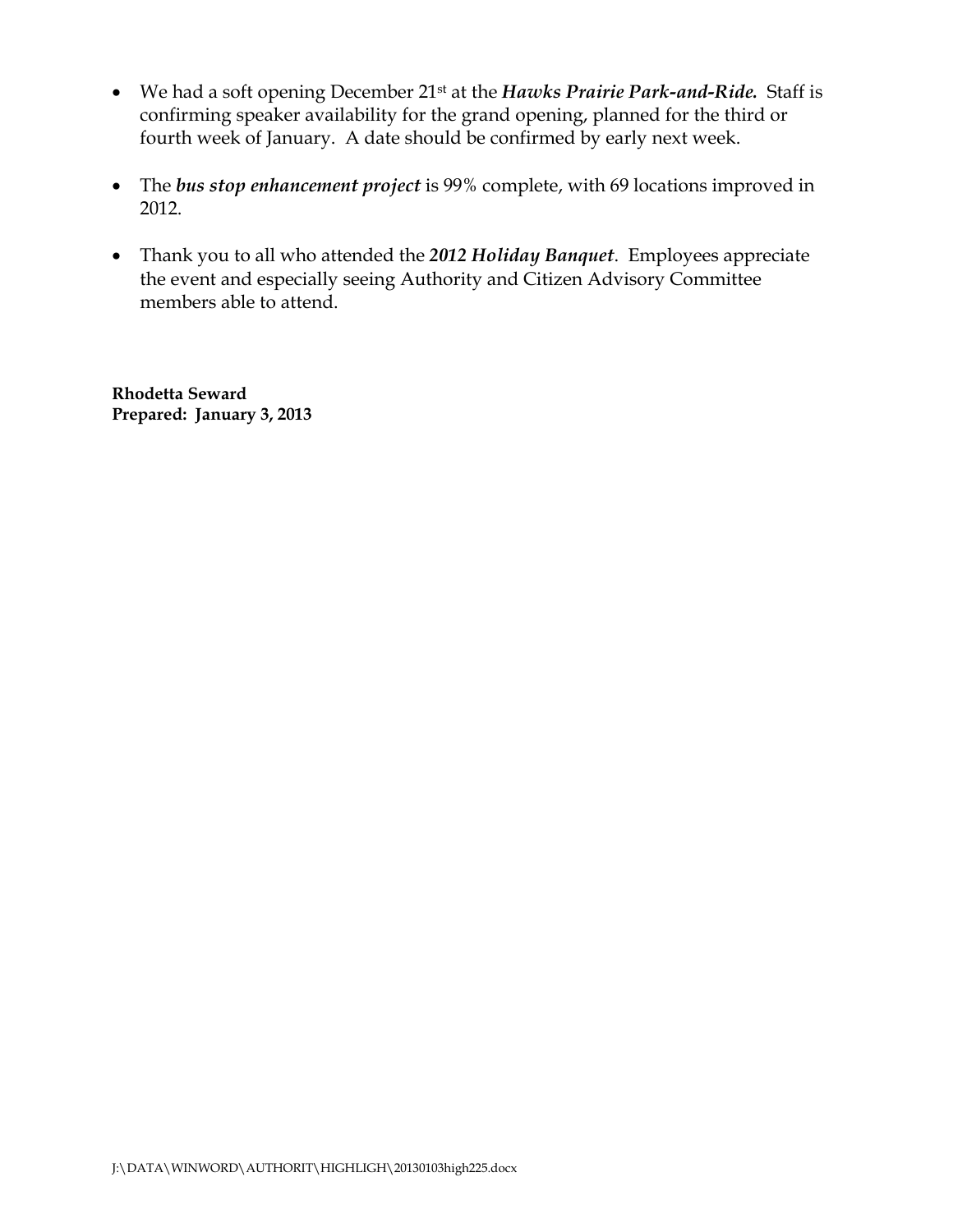# **Attendance Tracking**

|              |                | $\overline{2}$ | $\overline{\mathbf{3}}$ | $\overline{\mathbf{4}}$ | 5        | $6\phantom{1}6$ | $\overline{7}$ | $\bf 8$  | 9         | 10     | 11            |
|--------------|----------------|----------------|-------------------------|-------------------------|----------|-----------------|----------------|----------|-----------|--------|---------------|
| <b>CAC</b>   | <b>Members</b> | $Jan-12$       | <b>Feb-12</b>           | <b>Mar-12</b>           | $Apr-12$ | May-12          | $Jun-12$       | $Jul-12$ | Aug- $12$ | Sep-12 | Oct-12        |
| <b>Steve</b> | Abernathy      |                |                         |                         |          |                 |                |          | Absent    | Joint  | Absent        |
| Dani         | Burger         |                |                         |                         |          |                 |                |          |           | Joint  |               |
| Wilfred      | Collins        |                |                         |                         |          |                 |                |          |           | Joint  |               |
| Valerie      | Elliott        |                |                         |                         |          |                 |                |          |           | Joint  | Absent        |
| Sreenath     | Gangula        |                |                         |                         |          |                 |                |          |           | Joint  | <b>Absent</b> |
| Jill         | Geyen          |                | Absent                  |                         |          |                 |                |          |           | Joint  |               |
| Catherine    | Golding        |                |                         |                         |          | Absent          | Absent         |          | Absent    | Joint  | <b>Absent</b> |
| Roberta      | Gray           |                |                         |                         |          |                 |                |          |           | Joint  |               |
| Faith        | Hagenhofer     |                |                         |                         | Absent   |                 |                |          |           | Joint  | <b>Absent</b> |
| Meta         | Hogan          | Absent         |                         |                         |          |                 | Absent         |          |           | Joint  |               |
| Julie        | Hustoft        | Absent         |                         |                         |          | Absent          |                |          |           | Joint  |               |
| Don          | Melnick        | Absent         |                         |                         |          |                 |                |          |           | Joint  |               |
| Joan         | O'Connell      |                |                         | Absent                  |          |                 |                |          |           | Joint  |               |
| Mackenzie    | Platt          |                |                         |                         |          |                 |                |          |           | Joint  | Absent        |
| Charles      | Richardson     | Absent         |                         |                         |          |                 |                |          | Absent    | Joint  |               |
| Carl         | See            |                |                         |                         |          |                 |                |          |           | Joint  |               |
| Kahlil       | Sibree         | Absent         |                         | Absent                  |          | Absent          |                |          |           | Joint  |               |
| Midge        | Welter         |                |                         |                         |          |                 |                |          |           | Joint  |               |
| Victor       | VanderDoes     |                |                         |                         |          |                 |                |          |           |        |               |